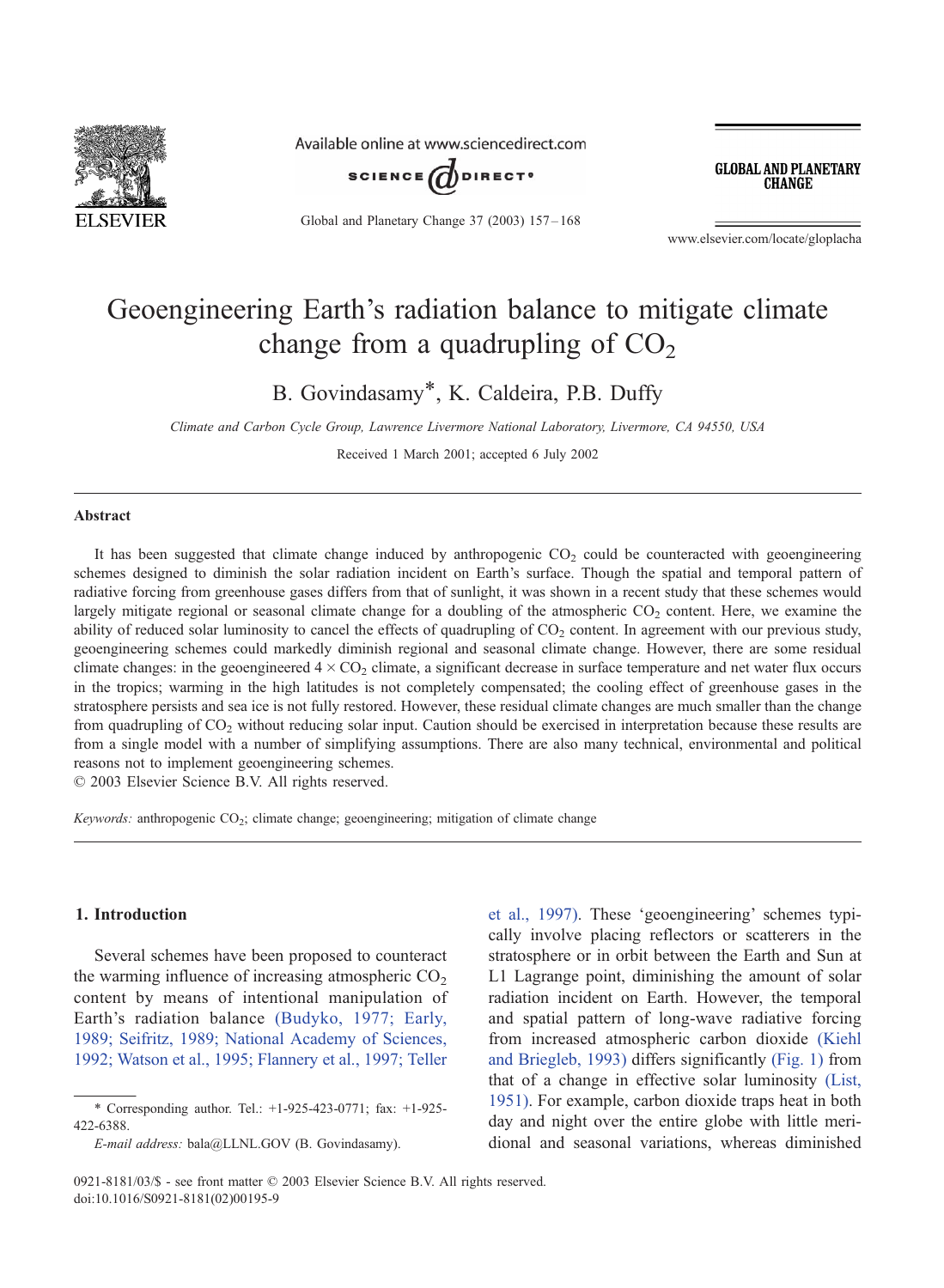<span id="page-1-0"></span>

Fig. 1. Change in net long-wave radiative flux at the tropopause when  $CO<sub>2</sub>$  is quadrupled (top panel) with respect to the Control case and the reduction in incoming solar radiation (bottom panel) needed to compensate this forcing. Both values  $(W \ m^{-2})$  are zonally averaged as a function of time of year. Change in solar radiation has a latitudinal and seasonal pattern markedly different from the radiative forcing of CO<sub>2</sub>.

solar radiation would be experienced exclusively in daytime, and on the annual mean most strongly at the equator, and seasonally in the high-latitude summers (Fig. 1). Hence, there is little a priori reason to think that a reduction in the solar luminosity incident on the Earth would effectively cancel  $CO<sub>2</sub>$ -induced climate change at all latitudes and seasons [\(Schneider, 1996\).](#page-11-0) One might expect, on the basis of the considerations above, that a geoengineered  $CO<sub>2</sub>$ -laden world would have less of a diurnal cycle, less of a seasonal cycle and less of an equator-to-pole temperature gradient than would have existed in the absence of human interference in the climate system. Such changes, even in the absence of globally and annually averaged warming, could produce damaging regional and seasonal climate change.

In a recent study [\(Govindasamy and Caldeira,](#page-10-0) 2000), it was shown that the geoengineering schemes that reduce the incident solar radiation uniformly by  $\sim$  1.8% would largely mitigate global and annual mean climate change for a doubling of atmospheric CO2 content from preindustrial levels. They further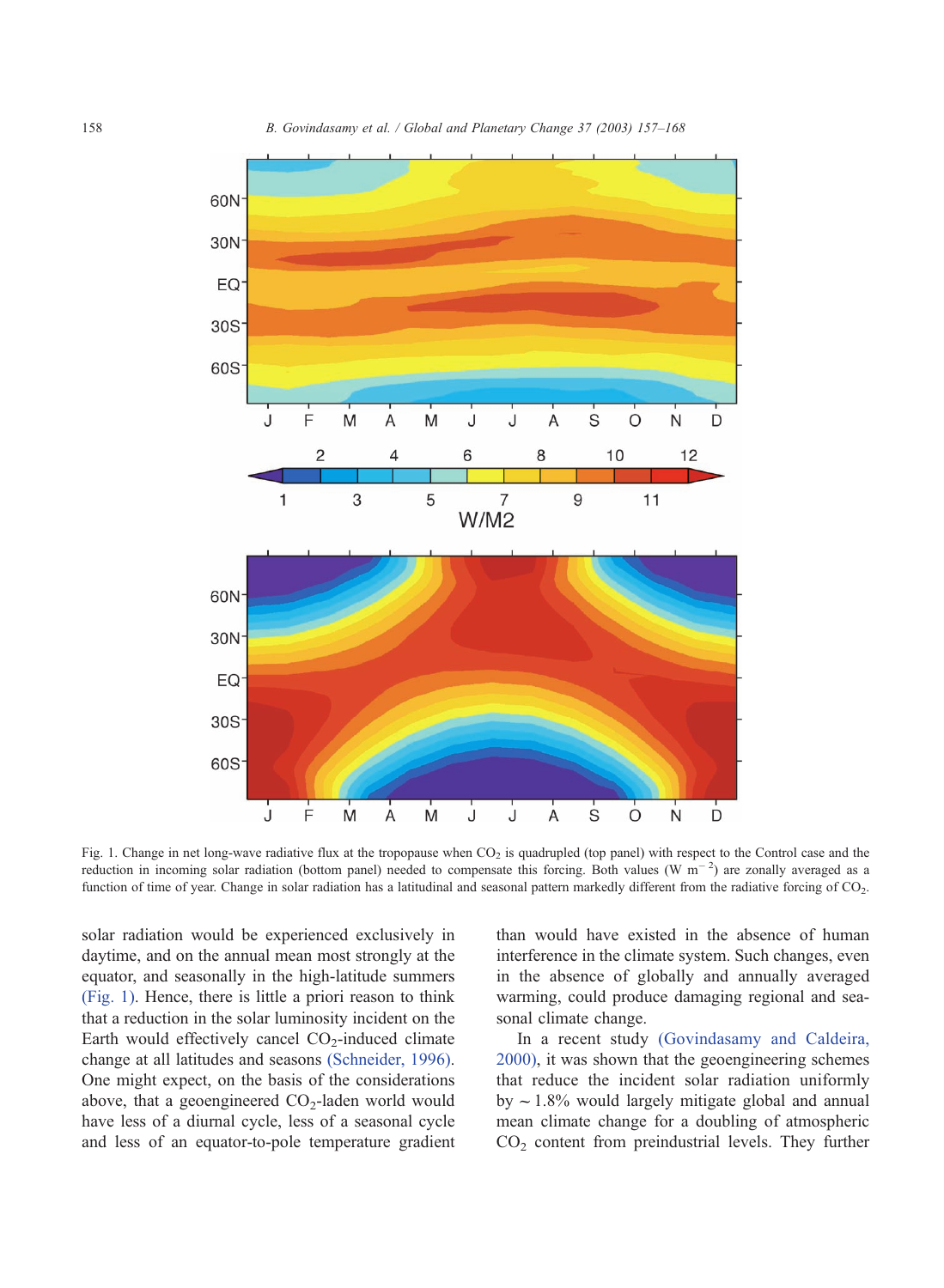showed that such a reduction in solar luminosity would also largely compensate the regional or seasonal climate change. Since climate system has many nonlinear feedbacks, its behavior can be difficult to predict without careful modeling. It can be inferred from [Kothavala et al. \(1999\)](#page-11-0) that the climate sensitivity—the change in global mean surface temperature per unit change in  $CO_2$ -induced radiative forcing—of the modeled climate system (CCM3) increases with increasing amounts of  $CO<sub>2</sub>$  content. Therefore, it is unclear if reducing solar luminosity could effectively cancel effects of larger increases in the atmospheric  $CO<sub>2</sub>$  content. In this paper, we investigate the effectiveness of these schemes in mitigating the global, regional and seasonal  $CO<sub>2</sub>$ -induced climate change at four times the  $CO<sub>2</sub>$  content at preindustrial levels. We find that the compensation is not exact and there are some significant residual climate change, such as reduced surface temperatures and net surface water flux in the tropics in the geoengineered  $4 \times CO_2$  world. Nevertheless, these residual climate changes are everywhere much smaller than the change from the quad-

Caution should be exercised in interpreting our results because we have performed equilibrium climate simulations using a single atmospheric general circulation model coupled to a mixed layer ocean model. Our model does not have realistic transient forcing due to greenhouse gases and it lacks a sophisticated ocean model. It also lacks the feedbacks associated with land and ocean biosphere. It is possible that other atmospheric GCMs coupled to a full, three-dimensional ocean and carbon models and subjected to transient forcing would yield qualitatively and quantitatively different results [\(Hansen et al.,](#page-10-0) 1999). Climate models exhibit a wide range of response for similar climate forcings [\(Hansen et al.,](#page-10-0) 1997) and results may be highly sensitive to the formulation of the model and the parameterization of various physical processes [\(Hansen et al., 1999\).](#page-10-0)

## 2. The general circulation model

rupling of  $CO<sub>2</sub>$  alone.

We adopted Version 3 of the Community Climate Model (CCM3) developed at the National Center for Atmospheric Research [\(Kiehl et al., 1996\).](#page-11-0) This is a spectral model with 42 spherical harmonics to represent the horizontal structure of prognostic variables: the horizontal resolution is approximately  $2.8^\circ$  in latitude and  $2.8^\circ$  in longitude. The model has 18 levels in the vertical. An important aspect of CCM3 is that it has very little systematic bias in the top-ofatmosphere and surface energy budgets. We adopted a version of the model with a simple slab ocean-thermodynamic sea ice model, which allows for a simple interactive surface for the ocean and sea ice components of the climate system. The slab ocean model employs a spatially and temporally prescribed ocean heat flux and spatially prescribed mixed layer-depth, which ensures replication of realistic sea surface temperatures and ice distributions for the present climate.

# 3. The experiments

We performed three model simulations: (i) "Control" or preindustrial, with a  $CO<sub>2</sub>$  content of 280 ppm and a solar "constant" of 1367 W m<sup>-2</sup>; (ii)  $4 \times$  $CO<sub>2</sub>$ ", with quadrupled atmospheric  $CO<sub>2</sub>$  content (1120 ppm) from the preindustrial levels, but the same solar "constant" as the Control simulation; and (iii) "Geoengineered  $4 \times CO_2$ ", with four times atmospheric  $CO<sub>2</sub>$  content and the solar "constant" reduced by 3.6%. The reduction in solar luminosity in (iii) was chosen to approximately offset the global and annual mean radiative forcing from a  $CO<sub>2</sub>$  quadrupling in this model (8.34 W m<sup>-2</sup>), taking into consideration the model's planetary albedo. In practice, this reduction in solar radiation incident on the Earth could be effected through the placement of reflecting or scattering devices between the Earth and Sun [\(Early, 1989;](#page-10-0) Seifritz, 1989; Flannery et al., 1997; Teller et al., 1997). At high latitudes, the resulting change in seasonal amplitude of insolation is about five times smaller than that associated with Milankovitch cycles [\(Imbrie et al., 1984\).](#page-11-0)

Typically, the model needs to run for  $\sim$  20 years to reach equilibrium. For the experiments presented here, the model was run for 40 years and the climate statistics presented below are the averaged values over the last 15 years of model simulations. We computed the difference in the mean results for a variety of quantities between the test (" $4 \times CO_2$ " or "Geoengineered  $4 \times CO_2$ ") and Control simulations. Internal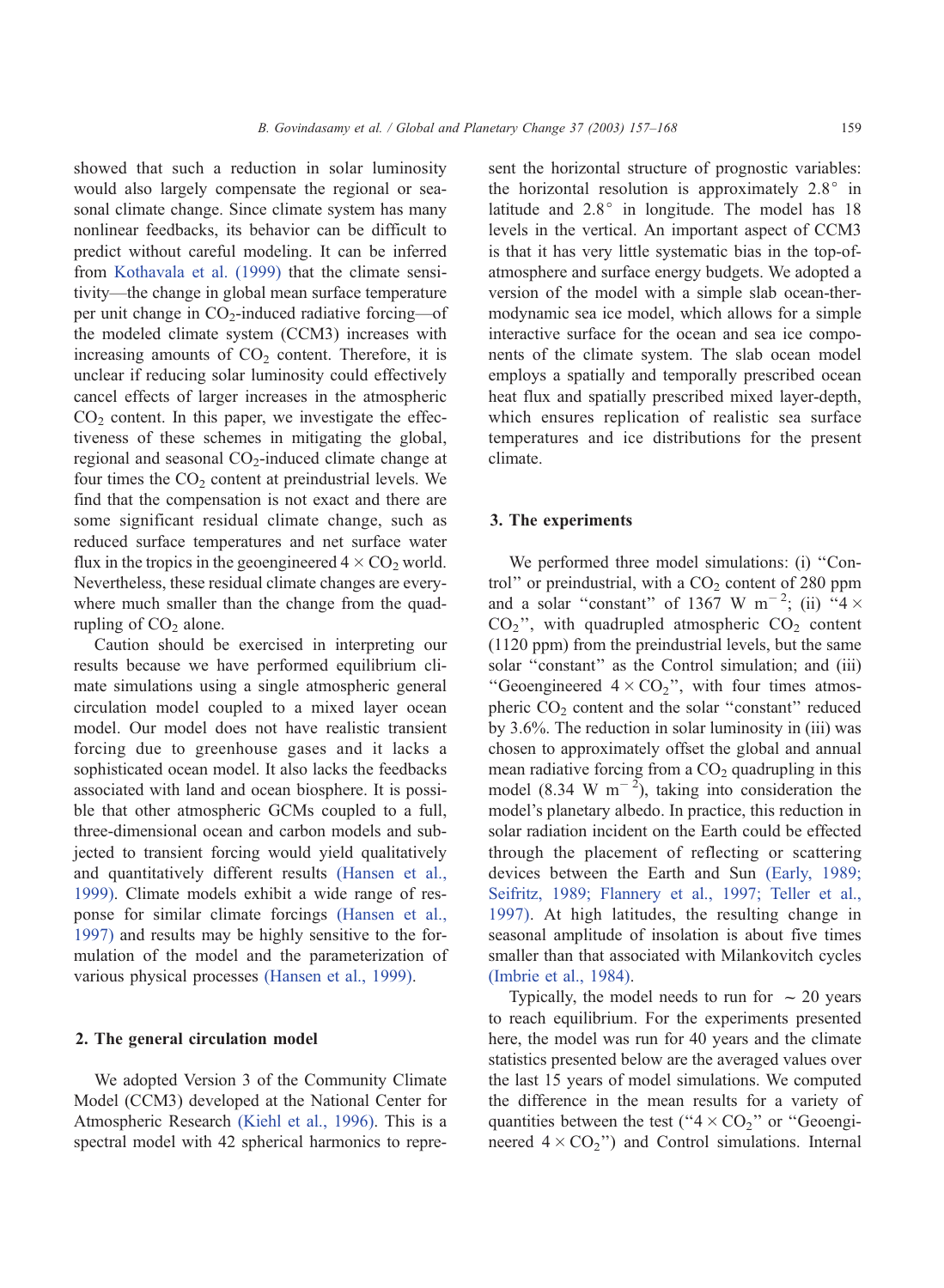<span id="page-3-0"></span>variability in the simulated climate introduces some noise into each simulation; therefore, we assessed the statistical significance of the difference in the means at each model-grid point using the Student's t-test [\(Chervin and Schneider, 1976a,b; Press et al., 1989\),](#page-10-0) corrected for the influence of serial correlation [\(Zwiers](#page-11-0) and Storch, 1995).

# 4. Results

## 4.1. Global mean changes

Comparison of annual and global mean results (Table 1) suggests that the reduction in solar luminosity in "Geoengineered  $4 \times CO_2$ " largely compensates for the climatic impacts of increased  $CO<sub>2</sub>$ concentrations on surface temperature, absorbed surface radiative flux, precipitation, precipitable water vapor and sea ice volume. In the " $4 \times CO_2$ " simulation, the planet warms 4.02 K, leading to a reduction in sea ice volume and an increase in precipitation and precipitable water vapor. Other models with higher sensitivity and a dynamic ocean model may not necessarily reproduce this compensation. In order to compare the climate changes at different levels of  $CO<sub>2</sub>$ , we show the annual and global mean quantities for the " $2 \times CO_2$ " simulation [\(Govindasamy and](#page-10-0) Caldeira, 2000). In the " $2 \times CO_2$ " simulation, the surface temperature increased by 1.75 K from the Control simulation, whereas it increases by 2.27 K from "2  $\times$  CO<sub>2</sub>" simulation to "4  $\times$  CO<sub>2</sub>" simulation. The last two rows in Table 1 indicate larger changes in global mean quantities for the climate change from " $2 \times CO_2$ " to " $4 \times CO_2$ " than for the change from Control to " $2 \times CO_2$ ". Radiative forcing is the same for a doubling of  $CO_2$  (" $1 \times CO_2$ " to " $2 \times CO_2$ " or " $2 \times CO_2$ " to " $4 \times CO_2$ ") because of its logarithmic dependence on  $CO<sub>2</sub>$  concentration. This suggests that the climate sensitivity increases as the climate warms in this model presumably due to some positive feedbacks. The annual and global mean surface temperature shows a similar increase in climate sensitivity at higher concentrations of  $CO<sub>2</sub>$  (and hence, warmer climates) in a recent modeling study using CCM3 by [Kothavala et al. \(1999\).](#page-11-0)

The 3.6% reduction in solar luminosity cools the Earth 4.09 K from its " $4 \times CO_2$ " state, slightly overcompensating the change due to  $CO<sub>2</sub>$  quadrupling (Table 1). Though the global mean surface temperature rise in " $4 \times CO_2$ " is almost exactly balanced in "Geoengineered  $4 \times CO_2$ ", there are some residual changes in other quantities like absorbed surface radiative flux, precipitation, precipitable water and sea ice volume (Table 1). These global mean quantities except sea ice suggest a slightly colder ''Geoengineered  $4 \times CO<sub>2</sub>$ " planet than the control. The decrease in sea ice is due to a slight residual warming in high latitudes in the "Geoengineered  $4 \times CO_2$ ". This result is expected, since the radiative forcing due to quadrupling of  $CO<sub>2</sub>$  in winter exceeds that due to the reduction in solar luminosity at high latitudes.

#### 4.2. Surface temperature change

Comparison of results for annual mean surface temperature [\(Fig. 2\)](#page-4-0) indicates that geoengineering may largely compensate for impact of increased  $CO<sub>2</sub>$  concentrations, despite the differences in the spatial pattern of radiative forcing between changes

Table 1

Annual and global means of surface temperature, total absorbed long-wave and short-wave fluxes at the surface, precipitation, precipitable water vapor and sea ice volume for the three simulations described in the text

| Case                          | Surface<br>temperature | Absorbed<br>radiative flux<br>(W m <sup>-2</sup> ) | Precipitation<br>(mm/day) | Precipitable<br>water vapor | Sea ice<br>volume<br>$(\times 10^{12} \text{ m}^3)$ |
|-------------------------------|------------------------|----------------------------------------------------|---------------------------|-----------------------------|-----------------------------------------------------|
|                               | (K)                    |                                                    |                           | (mm)                        |                                                     |
| Control                       | 285.50                 | 492.85                                             | 2.98                      | 24.9                        | 51.2                                                |
| $2 \times CO2$                | 287.25                 | 503.42                                             | 3.07                      | 28.0                        | 38.7                                                |
| $4 \times CO2$                | 289.52                 | 517.46                                             | 3.21                      | 32.4                        | 20.6                                                |
| Geoengineered $4 \times CO2$  | 285.43                 | 488.70                                             | 2.88                      | 23.7                        | 48.8                                                |
| $2 \times CO2 - Control$      | 1.75                   | 10.57                                              | 0.09                      | 3.1                         | $-12.5$                                             |
| $4 \times CO2 - 2 \times CO2$ | 2.27                   | 14.04                                              | 0.14                      | 4.4                         | $-18.1$                                             |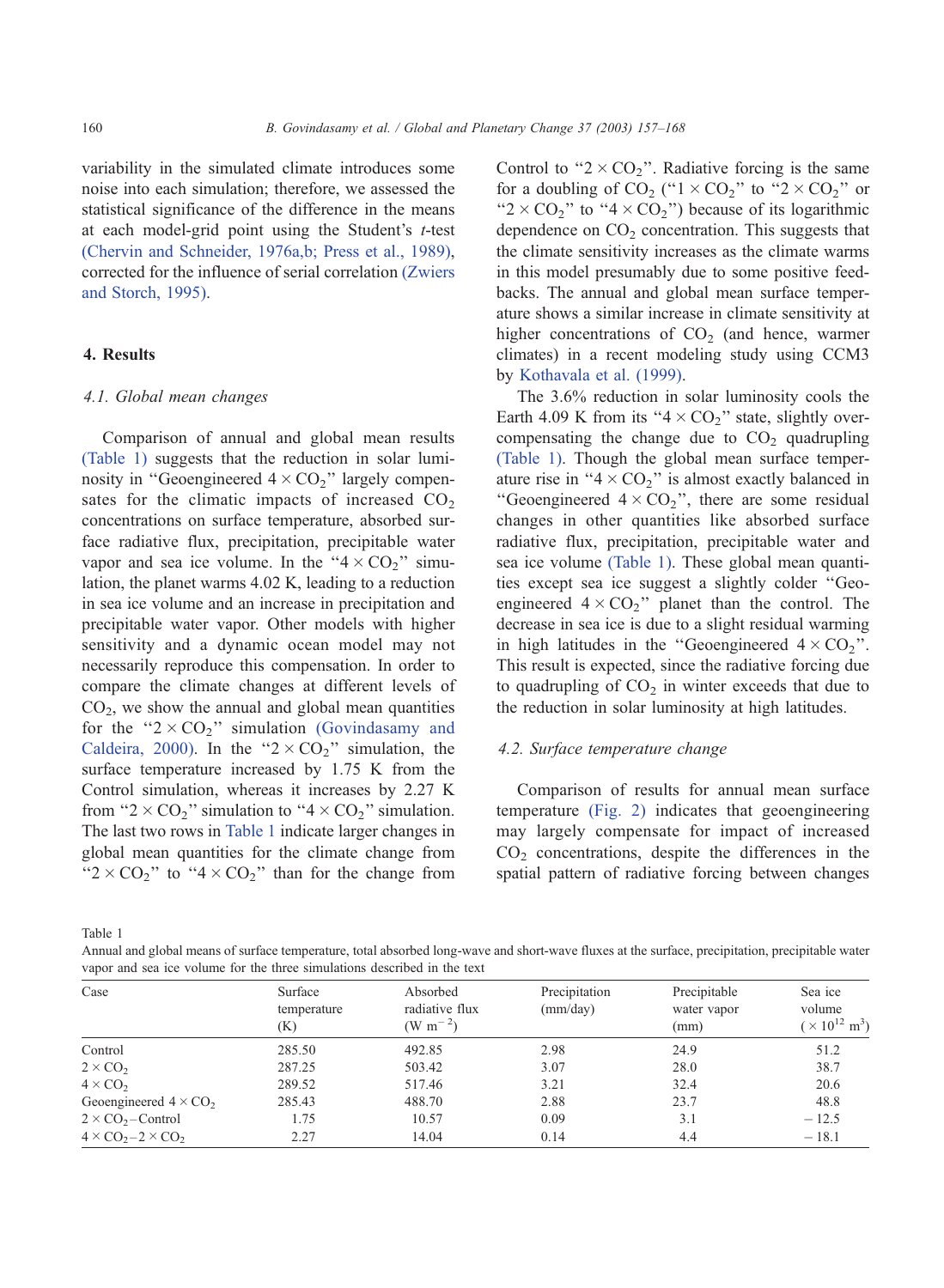<span id="page-4-0"></span>

Fig. 2. Surface temperature changes (left panels) and areas with changes that are statistically significant at the 5% level (right panels) for the " $4 \times CO$ " (top panels) and the "Geoengineered  $4 \times CO$ " (bottom panels) simulations described in the text. Solar radiation has a spatial pattern that differs greatly from that of radiative forcing due to quadrupling atmospheric CO<sub>2</sub> content, yet a reduction in solar forcing largely compensates the temperature response to  $CO<sub>2</sub>$  quadrupling.

in  $CO<sub>2</sub>$  and changes in solar luminosity. The warming in the " $4 \times CO_2$ " climate is statistically significant at the 5% level over 100% of the globe, and is most pronounced in high latitudes where the warming is >8 K. High latitudes warm more than the global mean due to ice albedo feedback. Tropical regions warm less than the global mean due to strong increases in evaporation. In general, because of less evaporation, land areas show more warming than adjacent oceans. In sharp contrast, the "Geoengineered  $4 \times CO_2$ " simulation shows relatively little surface temperature change. There is a detectable difference (at the 5% significance level) in simulated annual mean temperature between the "Geoengineered  $4 \times CO_2$ " and Control simulations over 23.9% of Earth's surface; most of these significant differences are in areas with little change but low variability ( $20^{\circ}$ S to  $20^{\circ}$ N).

The "Geoengineered  $4 \times CO_2$ " simulation cools most in equatorial regions, because in this region, the reduction in radiative forcing from diminished solar luminosity is greater than the increase in radiative forcing from quadrupled atmospheric  $CO<sub>2</sub>$  content. In the tropical latitude band ( $10^{\circ}$ S to  $10^{\circ}$ N), the annual mean temperature decreases by 0.56 K, with this change significant at 5% level over 76.8% of this area. Therefore, small residual surface temperature change does occur in the tropics in ''Geoengineered  $4 \times CO<sub>2</sub>$ " simulation. The small decrease in global and annual mean precipitation and precipitable water [\(Table 1\)](#page-3-0) are associated with this decrease in surface temperature in low latitudes. Poleward of  $60^\circ$ , the annual mean temperature increases by 0.56 K, with the change significant at 5% level over 23.5% of the area. This increase in surface temperature in high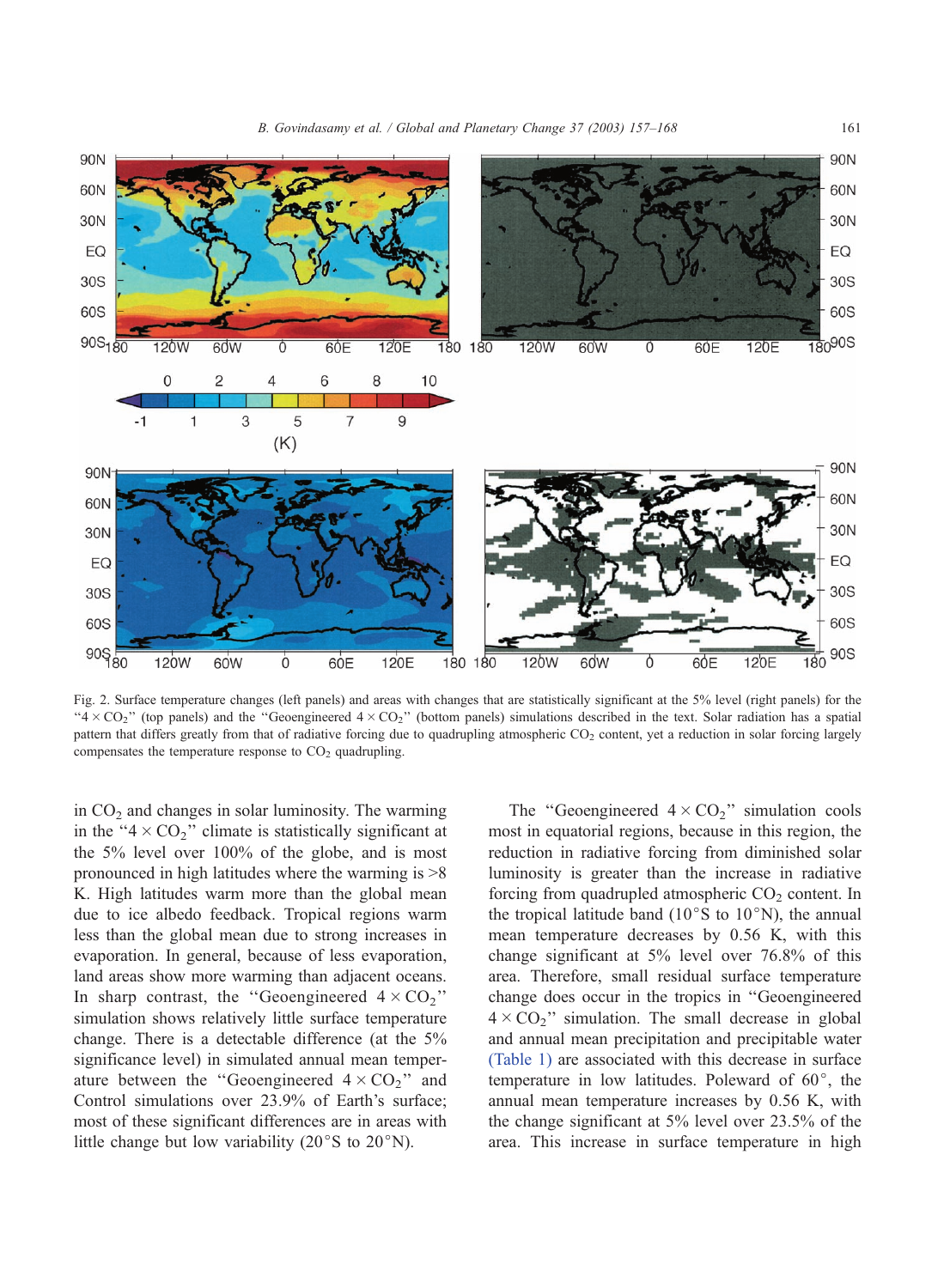latitudes is consistent with the decrease in sea ice volume in the "Geoengineered  $4 \times CO_2$ " simulation compared to the Control [\(Table 1\).](#page-3-0)

Comparison of surface temperature results by latitude band and season (Table 2) indicates that a reduction in solar luminosity may largely compensate for the impact of increased atmospheric  $CO<sub>2</sub>$ , despite the differences in the latitudinal and seasonal pattern of these radiative forcings [\(Fig. 1\).](#page-1-0) Because of ice albedo feedback, the " $4 \times CO_2$ " simulation warms more in the winters than summers at high latitudes (Table 2) in both the hemispheres, reducing the amplitude of the seasonal cycle. Geoengineering this " $4 \times CO<sub>2</sub>$ " world might be expected to diminish this amplitude further, because the reduction in solar luminosity preferentially reduces solar insolation in the high-latitude summers [\(Fig. 1\).](#page-1-0) However, poleward of 40°N, our "Geoengineered  $4 \times CO_2$ " case has average wintertime temperatures reduced by 6.35 K relative to the " $4 \times CO_2$ " case, but summertime temperatures reduced by only 3.64 K, despite the fact that a reduction in solar luminosity decreases the insolation in summer more than in the winter. Hence, the amplitude of the seasonal cycle is greater in the geoengineered case than in the " $4 \times CO_2$ " case (Table 2). This occurs because there is more sea ice in our geoengineered simulation than in our " $4 \times CO_2$ " simulation [\(Table 1\).](#page-3-0) Sea ice tends to insulate the ocean waters from the colder overlying air, reducing the high-latitude wintertime sensible and latent heat fluxes from the ocean to the atmosphere. In the geoengineered case, relative to " $4 \times CO<sub>2</sub>$ ", the reduction in wintertime ocean-to-atmosphere heat fluxes results in cooling of the winters and amplification of the high-latitude seasonal cycle, bringing it closer to the Control climate. Geoengineered temperatures in these polar regions, for both summer and winter, differ from the Control case by  $\leq 0.7$  K.

#### 4.3. Stratospheric temperature change

Geoengineering the solar radiation incident on the Earth may largely compensate for  $CO<sub>2</sub>$ -induced changes on the climate of Earth's surface and troposphere, but it has little impact on stratospheric temper-ature [\(Fig. 3\).](#page-6-0) The addition of  $CO<sub>2</sub>$  to the atmosphere tends to warm the surface but cool the stratosphere [\(Manabe and Wetherald, 1975, 1980; Manabe and](#page-11-0) Stouffer, 1993, 1994; Washington and Meehl, 1989; Murphy and Mitchell, 1995). A reduction in solar luminosity would tend to cool primarily the troposphere; absorption of solar radiation occurs mostly in the troposphere and at surface and less than 1% of the solar radiation is absorbed above the troposphere. Therefore, the stratosphere is little impacted by small reduction in insolation.

In the " $4 \times CO<sub>2</sub>$ " simulation, the equatorial tropopause warms over 7 K due to large latent heat release in the upper troposphere in the tropics. The other centers of maximum warming are located at the highlatitude surfaces. The stratosphere cools due to enhanced radiation to space and the cooling increases with height, reaching up to  $\sim 16$  K. The Geoengineering simulation largely compensates for the tropospheric warming but cools the stratosphere by an additional  $\sim$  1 K. Zonal mean temperature changes

Table 2

Changes in simulated annual mean surface temperature (K) over different parts of the globe for the "4  $\times$  CO<sub>2</sub>" and "Geoengineered 4  $\times$  CO<sub>2</sub>" cases relative to the Control case, for December, January and February (DJF), and June, July and August (JJA)

| Latitude Belt                    | $4 \times CO2$ |         |                                 | Geoengineered $4 \times CO2$ |            |                                 |
|----------------------------------|----------------|---------|---------------------------------|------------------------------|------------|---------------------------------|
|                                  | DJF            | JJA     | Change in<br>seasonal amplitude | DJF                          | <b>JJA</b> | Change in<br>seasonal amplitude |
| Global                           | $+4.11$        | $+3.88$ | $-0.33$                         | $-0.06$                      | $-0.13$    | $-0.07$                         |
| N Hemisphere                     | $+4.56$        | $+3.36$ | $-1.20$                         | $+0.13$                      | $-0.14$    | $-0.27$                         |
| S Hemisphere                     | $+3.66$        | $+4.40$ | $-0.74$                         | $-0.25$                      | $-0.11$    | $-0.14$                         |
| $90^{\circ}$ N to $40^{\circ}$ N | $+6.99$        | $+3.87$ | $-3.12$                         | $+0.64$                      | $+0.23$    | $-0.41$                         |
| $40^{\circ}$ N to $10^{\circ}$ N | $+3.28$        | $+3.11$ | $-0.17$                         | 0.00                         | $-0.28$    | $-0.28$                         |
| $10^{\circ}$ N to $10^{\circ}$ S | $+2.83$        | $+3.00$ | 0.17                            | $-0.59$                      | $-0.50$    | 0.09                            |
| $10^{\circ}$ S to $40^{\circ}$ S | $+3.14$        | $+3.39$ | $-0.25$                         | $-0.33$                      | $-0.16$    | $-0.17$                         |
| $40^{\circ}$ S to $90^{\circ}$ S | $+4.72$        | $+6.30$ | $-1.58$                         | 0.05                         | 0.14       | $-0.09$                         |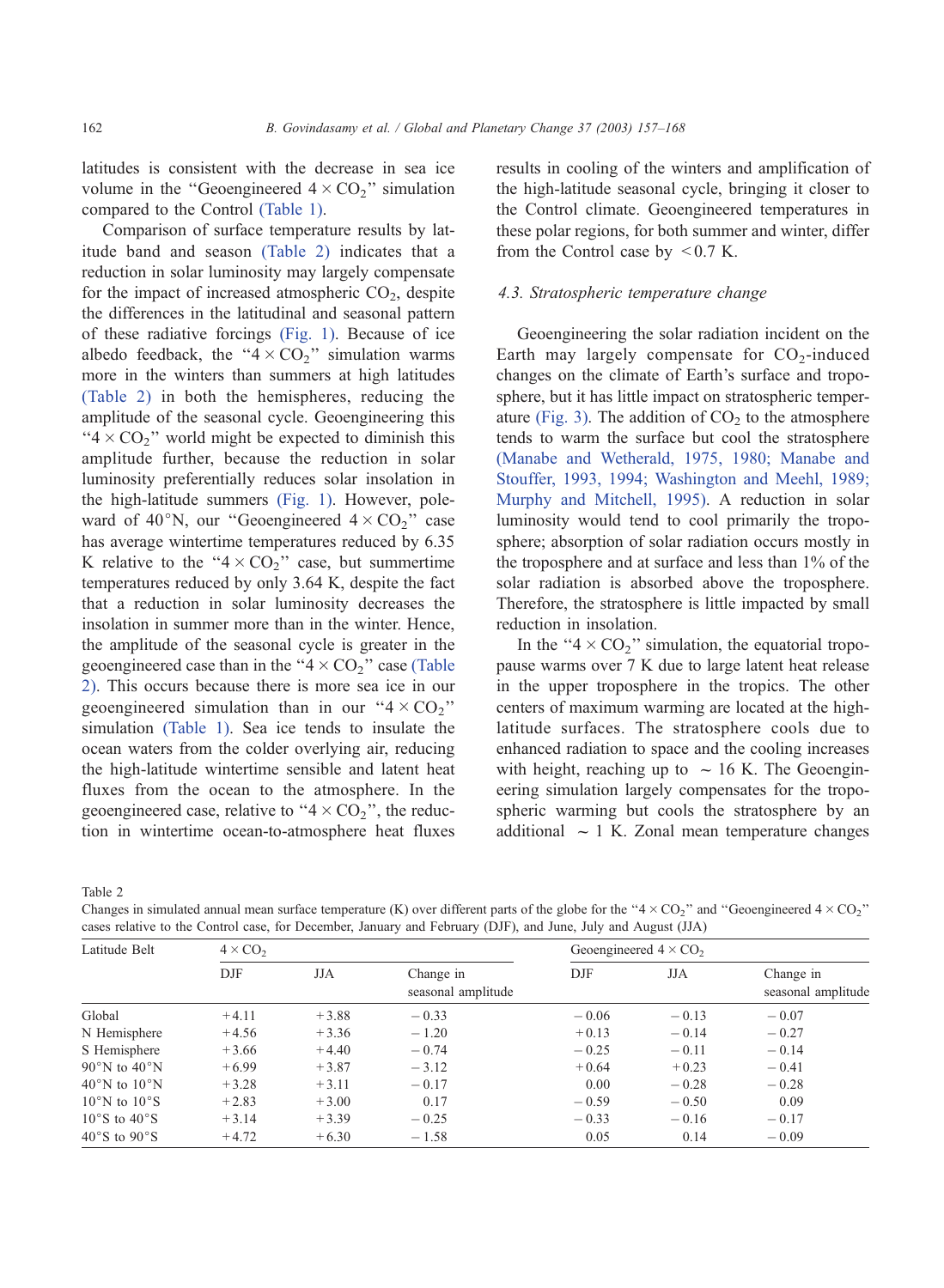<span id="page-6-0"></span>

Fig. 3. Zonal mean temperature changes (left panels) and locations with changes that are statistically significant at the 5% level (right panels) for the "4  $\times$  CO<sub>2</sub>" (top panels) and the "Geoengineered 4  $\times$  CO<sub>2</sub>" (bottom panels) simulations described in the text. Diminishing the solar radiation incident on the Earth largely compensates the CO<sub>2</sub>-induced warming in the troposphere, but cools the stratosphere by an additional  $\sim$  1 K.

(Fig. 3) are generally significant at the 5% level when the change is  $>0.5$  K. Therefore, geoengineering schemes involving placing reflectors outside Earth's atmosphere do not mitigate cooling effect of the greenhouse gases in the stratosphere while counteracting the warming effect in the troposphere. The slightly cooler zonal mean temperatures in the troposphere are consistent with the decreased precipitable water in "Geoengineered  $4 \times CO_2$ " simulation compared to Control [\(Table 1\).](#page-3-0) The additional cooling of the stratosphere in the "Geoengineered  $4 \times CO<sub>2</sub>$ " case could aggravate the enhancement of the formation of polar stratospheric clouds, which could in turn increase the destruction of stratospheric Ozone [\(Houghton et al., 1990\).](#page-11-0) The reduction of Ozone could in turn decrease the temperature further. Geoengineering approaches involving placing aerosols in

the stratosphere [\(Flannery et al., 1997; Teller et al.,](#page-10-0) 1997) could have additional adverse impacts on stratospheric chemistry [\(Kinnison et al., 1994\).](#page-11-0) We do not model stratospheric chemistry in this study, and hence, detailed stratospheric chemistry models will be required to address the precise impacts in the stratosphere.

# 4.4. Hydrological cycle

In general, the model's hydrological cycle (e.g. precipitation) does not show a strong sensitivity to a quadrupling of  $CO<sub>2</sub>$  [\(Table 1\).](#page-3-0) Some models (for example, the GFDL model) show much stronger sensitivity in hydrological cycle [\(Manabe and Wether](#page-11-0)ald, 1980). Therefore, our results may not be reflective of results from other models. Changes in the annual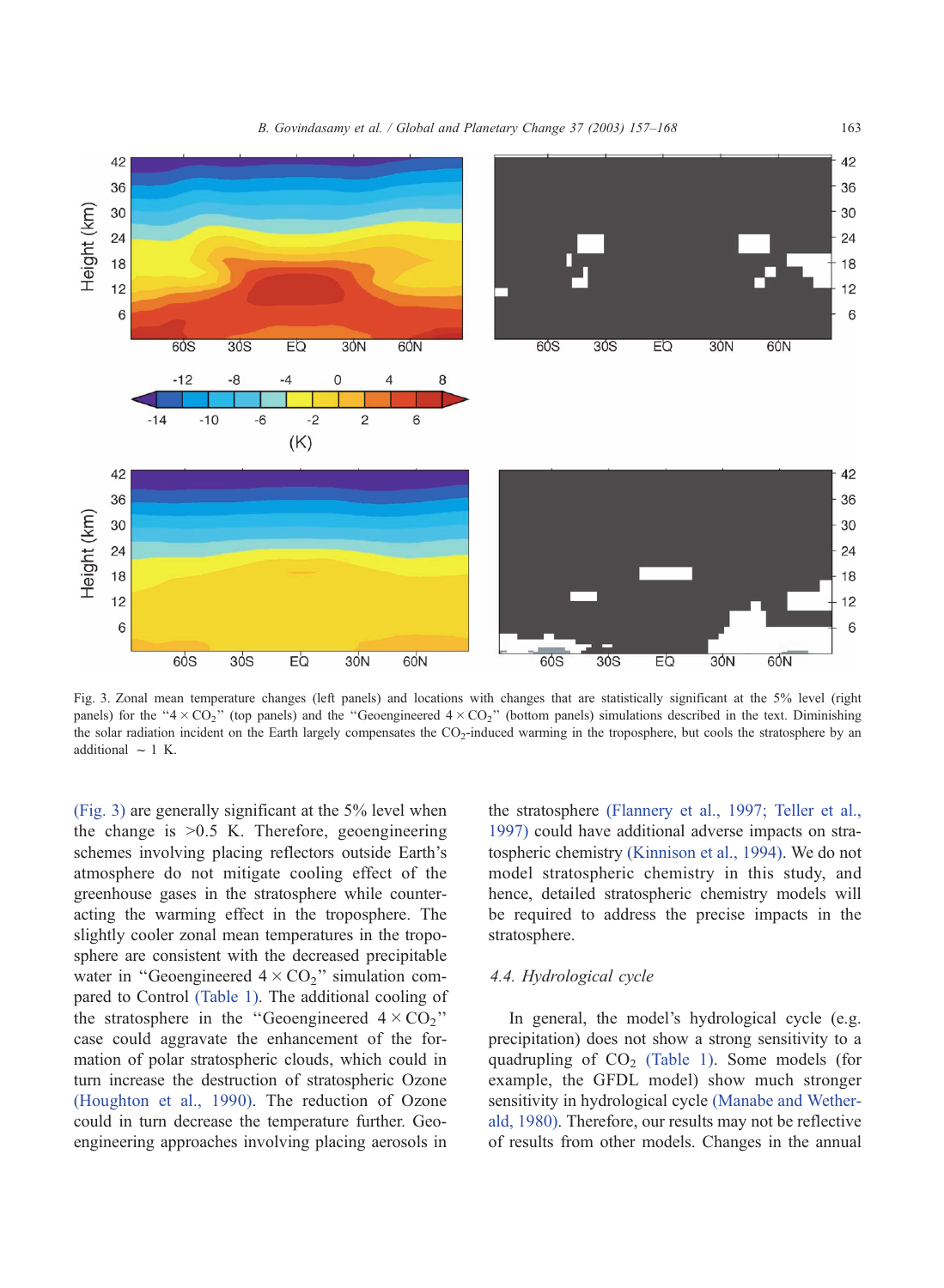mean net freshwater flux (precipitation minus evaporation) were statistically significant at the 5% level over only 55.4% and 8.5% of Earth's surface, for the " $4 \times CO_2$ " and "Geoengineered  $4 \times CO_2$ " simulations, respectively. Changes in annual mean precipitation (P), evaporation (E) and net water flux ( $P - E$ ) are given in Table 3. For the " $4 \times CO_2$ " case, we find uniform increases in evaporation, whereas [Manabe](#page-11-0) and Stouffer (1994) find the enhancement in evaporation decreases from low latitudes to high latitudes. As found in other studies [\(Murphy and Mitchell,](#page-11-0) 1995; Manabe and Stouffer, 1993, 1994), we find a significant increase in precipitation and net freshwater flux into the surface in the high latitudes (poleward of 40°) in the "4  $\times$  CO<sub>2</sub>" simulation. The net flux into the surface increases in the tropics ( $10^{\circ}$ S to  $10^{\circ}$ N) and decreases in subtropics  $(10-40^{\circ})$  in both hemispheres in our " $4 \times CO_2$ " simulation. In contrast, [Manabe and](#page-11-0) Stouffer (1994) find a decrease in net water flux in the tropics for their  $4 \times CO_2$  case in their coupled model study. We did not find any statistically significant changes in the simulated annual mean volumetric soil water content.

In the tropics, net water flux into the surface increases by 0.23 mm day<sup>-1</sup> in the " $4 \times CO_2$ " simulation and decreases by 0.136 in the ''Geoengineered  $4 \times CO_2$ " simulation, with the change significant at the 5% level over 17.9% of Earth's area in both the simulations. In the "Geoengineered  $4 \times CO<sub>2</sub>$ " simulation, the decrease in net water flux occurs in the tropics because the reduction in solar forcing is strongly experienced there in the annual mean. The

decrease in surface temperature in the tropics [\(Fig. 2\)](#page-4-0) is consistent with the reduction in precipitation and evaporation there in the "Geoengineered  $4 \times CO<sub>2</sub>$ " simulation.

Poleward of  $40^{\circ}$ , the net freshwater flux in our " $4 \times CO_2$ " simulation increases by 0.113 mm day<sup>-1</sup>, with the change in this flux significant at the 5% level over 51% of this area. However, in the ''Geoengineered  $4 \times CO_2$ " simulation, the change in highlatitude freshwater flux is only 0.043 mm day<sup>-1</sup>, and is statistically significant over only 5.8% of this area. The net water flux changes are significant at 5% level in the subtropics over 35.9% and 6.8% of the area in the " $4 \times CO_2$ " and "Geoengineered  $4 \times CO_2$ " simulations, respectively. To summarize, the changes in net water fluxes are not significant in the geoengineered simulation except in tropics where there is a reduction in net water flux.

It has been suggested that a shutdown of North Atlantic thermohaline circulation could be a consequence of  $CO<sub>2</sub>$ -induced increases in surface temperature and net freshwater flux in the high latitudes [\(Manabe and Stouffer, 1993, 1994; Rahmstorf, 1996,](#page-11-0) 2000). Our results suggest that geoengineering the solar radiation incident on the Earth might diminish the impact of increased  $CO<sub>2</sub>$  on both of these quantities, making a shutdown of the ocean's thermohaline circulation less likely. Further, the melting of Greenland and Antarctic ice caps and the consequent sea level rise is less likely to occur in a geoengineered world. However, the simulated reduction in precipitation in the tropics in our geoengineered simulation

Table 3

Changes in annual mean precipitation, evaporation and net freshwater flux over different parts of the globe for the " $4 \times CO<sub>2</sub>$ " and "Geoengineered  $4 \times CO<sub>2</sub>$ " cases relative to the Control case

| Case                             | Precipitation (mm/day) |                              | Evaporation (mm/day) |                              | Net water flux (mm/day) |                              |
|----------------------------------|------------------------|------------------------------|----------------------|------------------------------|-------------------------|------------------------------|
|                                  | $4 \times CO2$         | Geoengineered $4 \times CO2$ | $4 \times CO2$       | Geoengineered $4 \times CO2$ | $4 \times CO2$          | Geoengineered $4 \times CO2$ |
| Global                           | 0.226                  | $-0.096$                     | 0.226                | $-0.096$                     | $\theta$                | $\Omega$                     |
| Land                             | 0.216                  | $-0.088$                     | 0.136                | $-0.044$                     | 0.080                   | $-0.044$                     |
| Ocean                            | 0.230                  | $-0.100$                     | 0.263                | $-0.119$                     | $-0.033$                | 0.019                        |
| N Hemisphere                     | 0.154                  | $-0.043$                     | 0.240                | $-0.086$                     | $-0.086$                | 0.043                        |
| S Hemisphere                     | 0.298                  | $-0.149$                     | 0.212                | $-0.106$                     | 0.086                   | $-0.043$                     |
| $90^{\circ}$ N to $40^{\circ}$ N | 0.331                  | $-0.052$                     | 0.220                | $-0.008$                     | 0.111                   | $-0.044$                     |
| $40^{\circ}$ N to $10^{\circ}$ N | $-0.040$               | 0.007                        | 0.256                | $-0.105$                     | $-0.296$                | 0.122                        |
| $10^{\circ}$ N to $10^{\circ}$ S | 0.449                  | $-0.342$                     | 0.219                | $-0.206$                     | 0.230                   | $-0.136$                     |
| $10^{\circ}$ S to $40^{\circ}$ S | 0.122                  | $-0.055$                     | 0.222                | $-0.137$                     | $-0.100$                | 0.082                        |
| $40^{\circ}$ S to $90^{\circ}$ S | 0.325                  | $-0.055$                     | 0.210                | $-0.014$                     | 0.115                   | $-0.041$                     |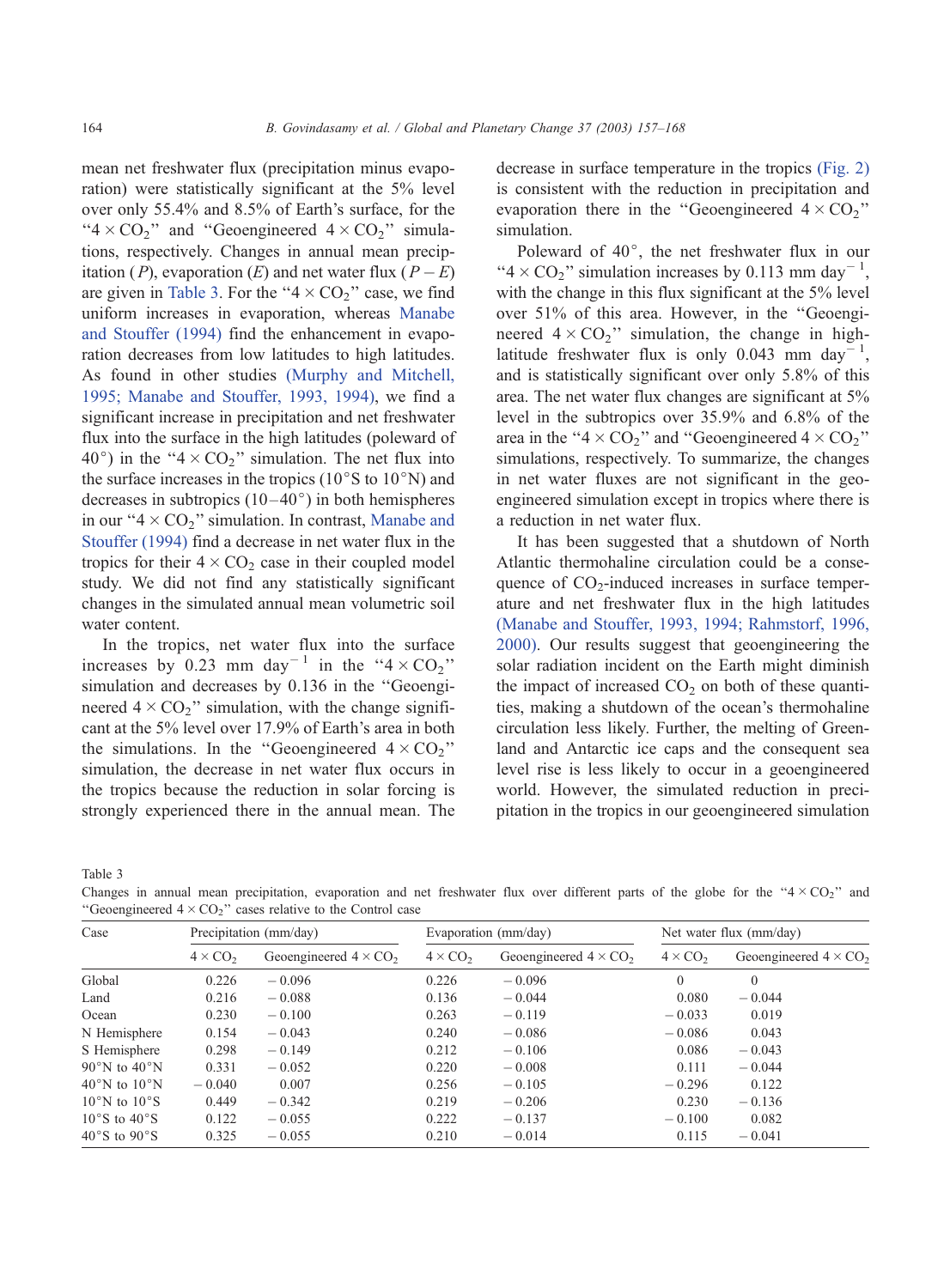<span id="page-8-0"></span>

Fig. 4. Annual mean sea ice thickness in the Control (top panel), " $4 \times CO_2$ " (middle panel) and "Geoengineered  $4 \times CO_2$ " (bottom panel) simulations. The reduction in solar forcing in "Geoengineered  $4 \times CO<sub>2</sub>$ " simulation largely compensates the decrease in sea ice thickness and area coverage in the " $4 \times CO<sub>2</sub>$ " simulation.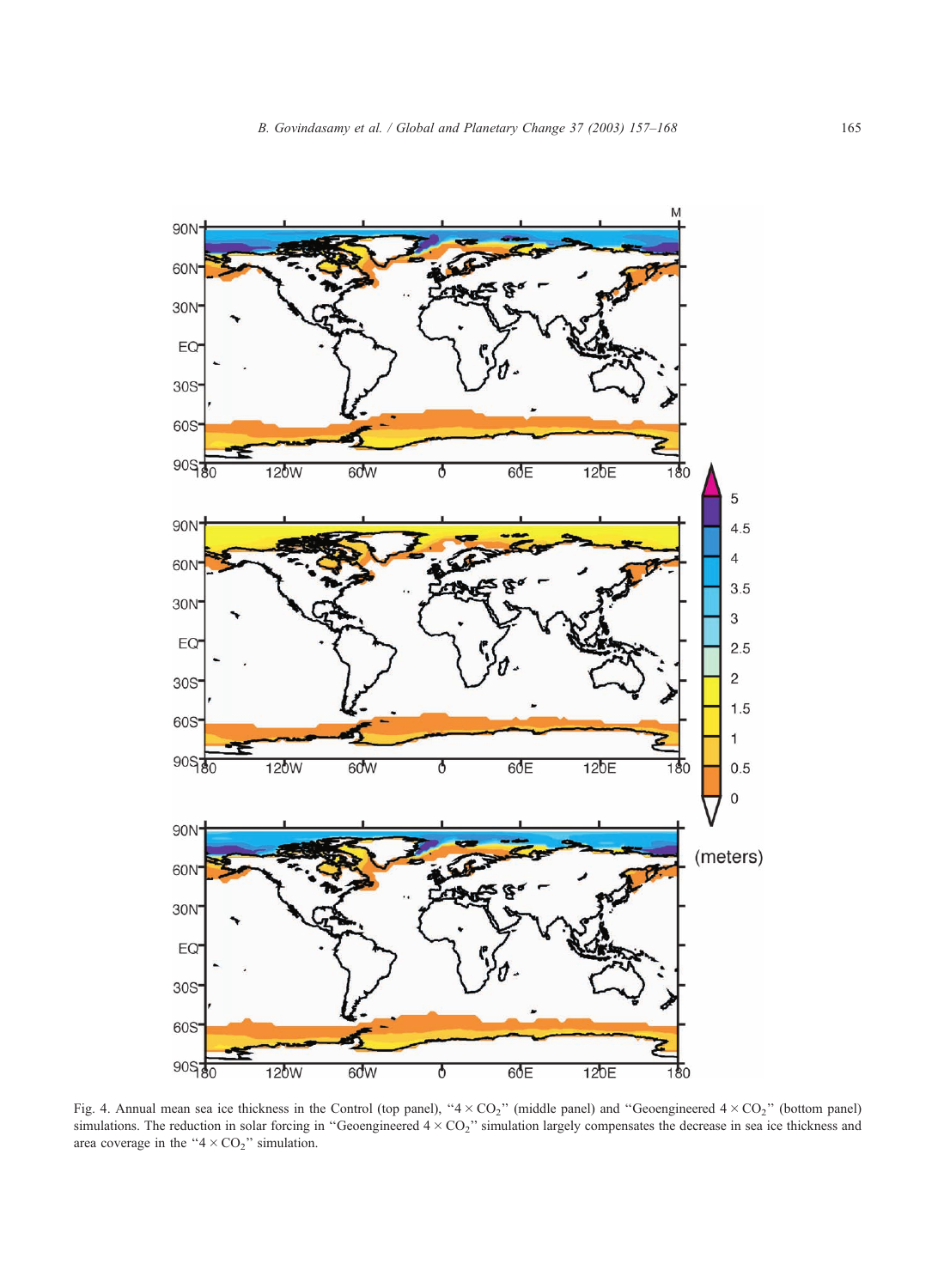could have consequences for agriculture in that region. The economic and environmental implications of this change must be addressed.

#### 4.5. Sea ice

[Fig. 4](#page-8-0) shows the annual mean sea ice thickness and its area coverage in the three experiments. In the preindustrial control simulation, the simulated maximum annual mean thickness of sea ice is about 5 m in Arctic and 1.44 m in Antarctic. In the model, as in real world, the sea ice in the Southern Hemisphere is seasonal; it almost vanishes in Southern Hemisphere summer. However, sea ice in the Arctic is permanent. In the " $4 \times CO_2$ " simulation, annual mean sea ice thickness decreases drastically at all sea ice points. The maximum thickness decreases to 1.9 m in Arctic and 1 m in Antarctic. The sea ice area coverage also shrinks, most notably in the Southern Hemisphere. In the "Geoengineered  $4 \times CO_2$ " simulation, sea ice thickness and area coverage are almost recovered to the levels in the control simulation, though the annual and global mean sea ice volume is slightly lower than in the control simulation [\(Table 1\).](#page-3-0)

It should be noted that the sea ice in our model does have seasonal variations. However, our simulation of Arctic and Antarctic processes has uncertainties due to the following limitations: (1) sea ice dynamics is neglected; (2) the effect of fresh water flux and salinity on sea ice are not considered; (3) the heat transport by the ocean is prescribed; (4) the prescribed depth of the mixed layer does not have seasonal variations.

#### 5. Discussion and conclusion

An analysis of several paleoclimates and paleoradiative forcing reconstructions indicated that the latitudinal structure of temperature response to climate forcing is insensitive to the details of the latitudinal structure of the radiative forcing [\(Hoffert and Covey,](#page-10-0) 1992). In a set of atmospheric GCM simulations with specified ocean heat transport [\(Covey and Thompson,](#page-10-0) 1989), total poleward heat transport was largely insensitive to the specified ocean heat transport, as changes in atmospheric heat transport largely compensated for changes in ocean heat transport. Our results and these findings suggest that the response of the climate system to external forcing is somewhat insensitive to the detailed spatial and/or temporal distribution of that forcing. A more realistic treatment of the oceans could modify this a bit. The relative independence of the geographic and seasonal climate response may complicate the attribution of climate changes to specific forcings. Of course, this relative independence of climate response from the details of the climate forcing has limits. For example, the climate response ''fingerprint'' of sulfate aerosols is quite distinguishable from that of carbon dioxide [\(Taylor and Penner, 1994\).](#page-11-0)

Our results suggests that geoengineering may be a promising strategy for counteracting climate change, as it may not be necessary to replicate the exact radiative forcing patterns from greenhouse gases to largely negate their effects. However, subtle changes in the distribution of solar luminosity associated with the Milankovitch cycles [\(Imbrie et al., 1984\)](#page-11-0) may have produced large climate change on time scales  $>10<sup>4</sup>$  years, after ocean circulation and ice sheets adjusted to the slightly modified new climate. Hence, even if geoengineering schemes could largely compensate for the climate change induced by a  $CO<sub>2</sub>$ doubling or quadrupling on short time scales, there is no guarantee that long-term climate would remain relatively unaffected. For instance, the uptake of  $CO<sub>2</sub>$  by the biosphere will increase at elevated levels of atmospheric  $CO<sub>2</sub>$ , irrespective of whether we implement geoengineering schemes or not.

We have performed equilibrium climate simulations using a single atmospheric general circulation model coupled to a slab ocean and thermodynamic sea ice model. It is possible that other atmospheric GCMs would yield quantitatively different results [\(Hansen et](#page-10-0) al., 1999). Climate models exhibit a wide range of response for similar climate forcings [\(Hansen et al.,](#page-10-0) 1997). Results may be highly sensitive to the formulation of the model and the parameterization of various physical processes [\(Hansen et al., 1999\).](#page-10-0) For instance, in the GFDL coupled model simulations [\(Manabe and](#page-11-0) Stouffer, 1994), the global mean surface air temperature increases by 3.5 and 7 K in the doubling and quadrupling experiments, respectively. The GFDL model has a higher climate sensitivity and apparently constant climate sensitivity for increases in  $CO<sub>2</sub>$ . In contrast, CCM3 has a much lower sensitivity (1.75 and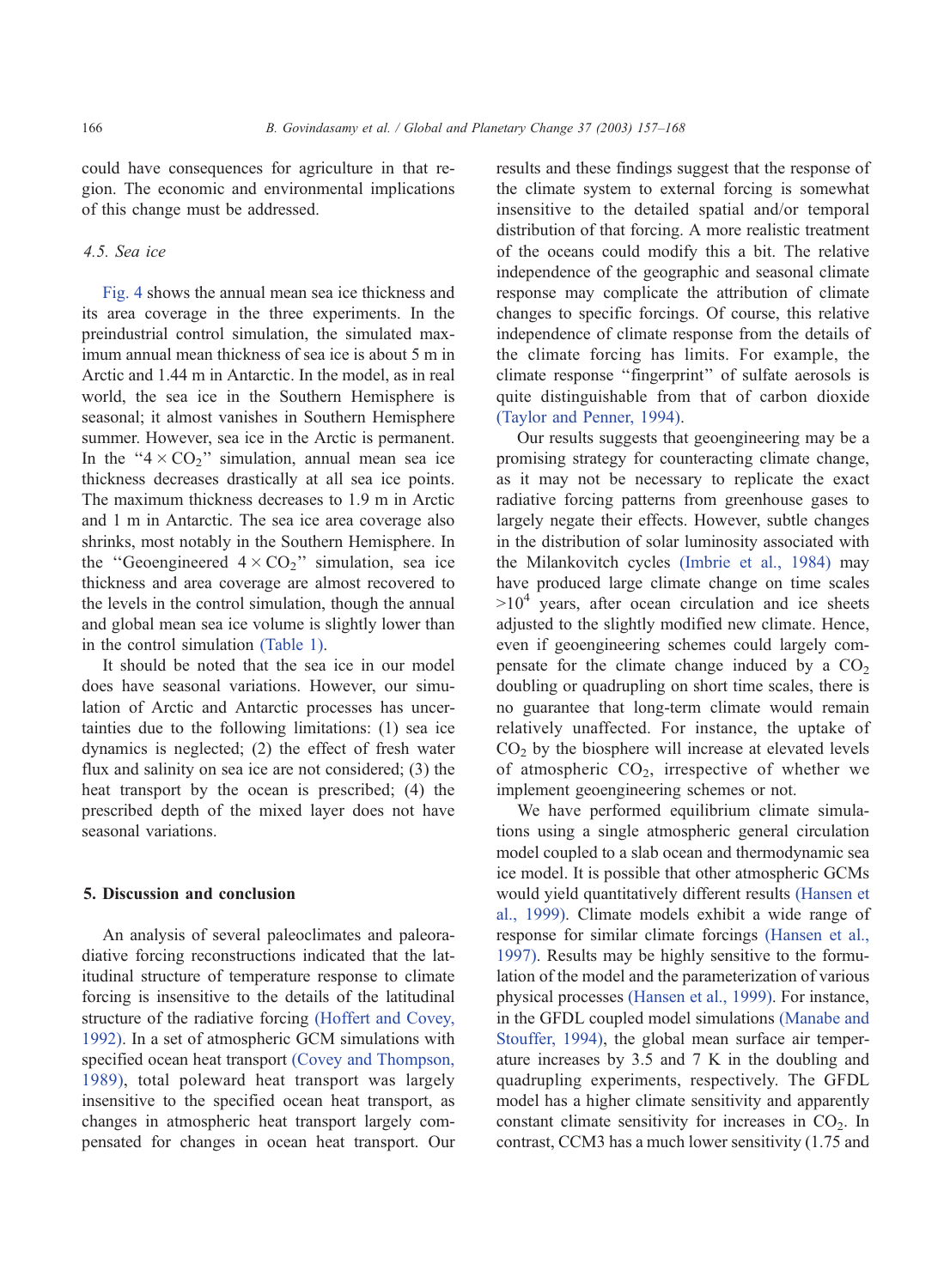<span id="page-10-0"></span>4.02 K for doubling and quadrupling) that increases for increasing concentrations of  $CO<sub>2</sub>$  [\(Kothavala et al.,](#page-11-0) 1999).

Our study considers anthropogenic forcing only from carbon dioxide. Results may differ for other radiatively active gases or aerosols. Simulations using a coupled atmosphere, dynamic sea ice and ocean general circulation models would include dynamical feedbacks involving the thermohaline circulation that could amplify the regional or global climate change simulated for geoengineering scenario [\(Manabe and](#page-11-0) Stouffer, 1993, 1994). Furthermore, we have considered only a steady state, and the transient responses of the climate system need to be addressed.

Geoengineering schemes impose a variety of technical, environmental and economic challenges (Early, 1989; Seifritz, 1989; National Academy of Sciences, 1992; Watson et al., 1995; Flannery et al., 1997; Teller et al., 1997). For instance, in the case of placing reflectors in space, since a quadrupling of  $CO<sub>2</sub>$  requires the interception of about 3.6% of the sunlight incident on the Earth, an interception area of  $\sim 4.6 \times$  $10^6$  km<sup>2</sup> or a disk of roughly 1200 km in radius has to be built. To counteract a transient warming, the solar input has to diminish over time as  $CO<sub>2</sub>$  increases. If  $\overline{CO}_2$  increases at the current rate of  $\sim 0.4\%$  year<sup>-1</sup> [\(Houghton et al., 1995\),](#page-11-0) to counteract this warming, we would need to build  $\sim 1.2 \times 10^4$  km<sup>2</sup> of interception area each year. Other options also involve great difficulties. Placing small particles or aerosols in the stratosphere may not result in uniform diminution of radiation. Mirrors in low Earth orbit will lead to flickering of the Sun  $\sim$  4% of the time, and involves tracking problems so that mirrors do not collide with each other. Reflectors or scatterers at the Lagrange point between the Sun and Earth involve large costs. Ecosystems would be impacted by changes in atmospheric  $CO<sub>2</sub>$  content and photosynthetically active radiation, even without climate change.

The failure of a geoengineering system could subject the Earth to extremely rapid warming. Ethical and political concerns differ depending on whether global-scale climate modification is intentional (e.g. geoengineering) or merely a predictable consequence (e.g. fossil fuel burning) of our actions. Many of the geoengineering schemes are cooperative solutions that require continuous world management for multiple centuries. Given the history of noncooperation at a global scale just in the 20th century, there is very high probability of the nonfeasibility of geoengineering of cooperative solutions [\(Schneider, 2001\).](#page-11-0)

Given these difficulties, the most prudent and least risky option to mitigate global warming may well be to curtail emissions of greenhouse gases (Hoffert et al., 1998). Nevertheless, it is useful to study geoengineering schemes that may provide options in the event that greenhouse gas emissions induce a truly catastrophic climate response.

## Acknowledgements

This work was performed under the auspices of the US Department of Energy by the Lawrence Livermore National Laboratory under contract No. W-7405-Eng-48. We thank L. Wood and the Aspen Global Change Institute for stimulating discussion on this topic.

# References

- Budyko, M.I., 1977. Climate Changes. American Geophysical Union, Washington, DC. 244 pp. (English translation of 1974 Russian volume).
- Chervin, R.M., Schneider, S.H., 1976a. A study of the response of NCAR GCM climatological statistics to random perturbations: estimating noise levels. J. Atmos. Sci. 33, 392 – 404.
- Chervin, R.M., Schneider, S.H., 1976b. On determining the statistical significance of climate experiments with general circulation models. J. Atmos. Sci. 33, 405 – 412.
- Covey, C., Thompson, S.T., 1989. Testing the effects of ocean heat transport on climate. Palaeogeogr. Palaeoclimat. Palaeoecol. (Glob. Planet. Change Sec.) 75, 331 – 441.
- Early, J.T., 1989. The space based solar shield to offset greenhouse effect. J. Br. Interplanet. Soc. 42, 567 – 569.
- Flannery, B.P., Kheshgi, H., Marland, G., MacCracken, M.C., 1997. Geoengineering climate. In: Watts, R. (Ed.), Engineering Response to Global Climate Change. Lewis Publishers, Boca Raton, FL, pp. 403 – 421.
- Govindasamy, B., Caldeira, K., 2000. Geoengineering Earth's radiation balance to mitigate  $CO<sub>2</sub>$ -induced climate change. Geophys. Res. Lett. 27, 2141 – 2144.
- Hansen, J.E., Sato, M., Ruedy, R., 1997. Radiative forcing and climate response. J. Geophys. Res. 102, 6831-6863.
- Hansen, J.E., Sato, M., Lacis, A., Reudy, R., Tegen, I., Mathews, E., 1999. Climate forcings in the industrial era. Proc. Natl. Acad. Sci. 95, 12753 – 12758.
- Hoffert, M.I., Covey, C., 1992. Deriving global climate sensitivity from palaeoclimate reconstructions. Nature 360, 573 – 576.
- Hoffert, M.I., Caldeira, K., Jain, A.K., Haites, E.F., et al., 1998. Energy implications of future stabilization of atmospheric  $CO<sub>2</sub>$ content. Nature 395, 881-884.